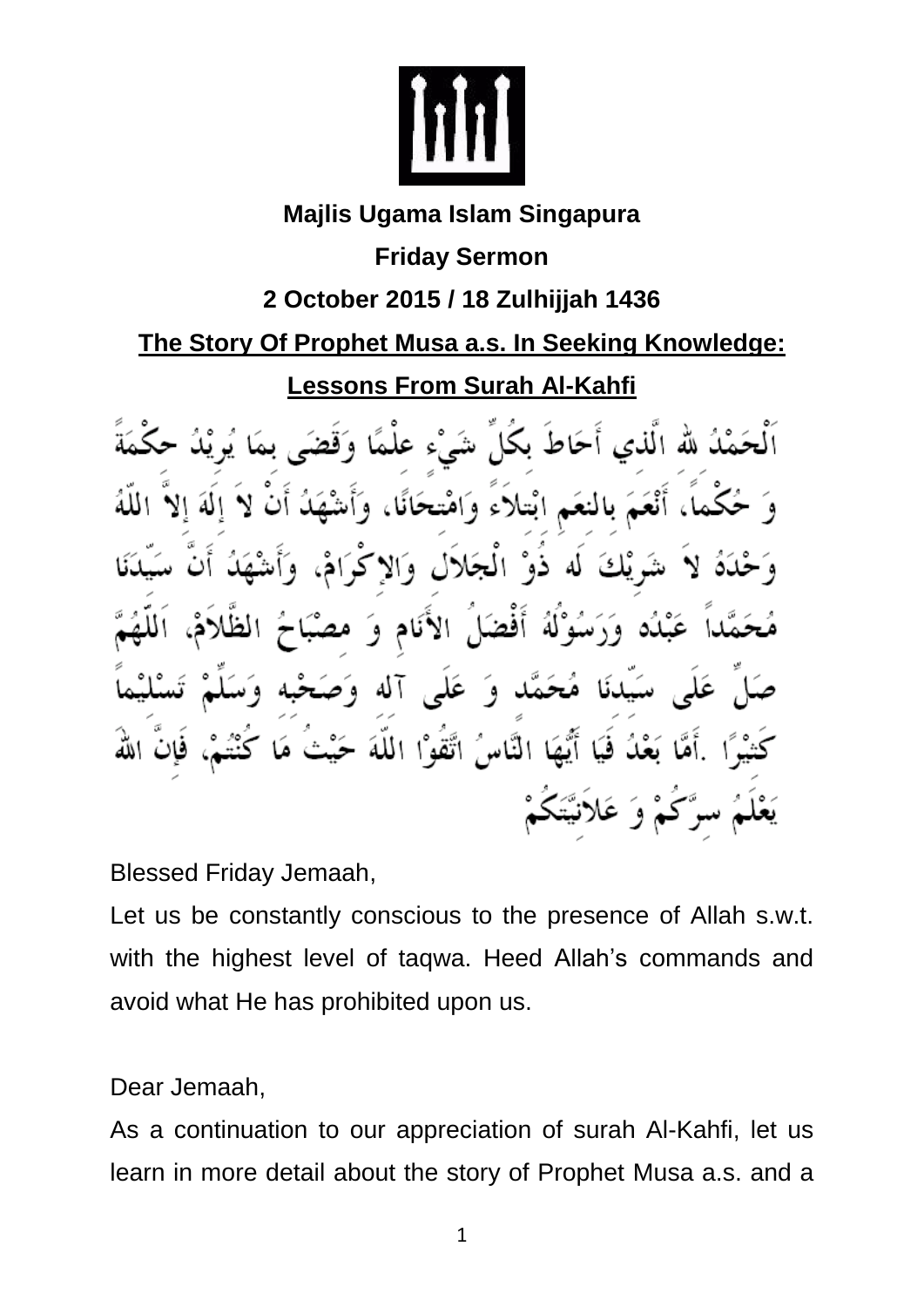servant of Allah who was bestowed with knowledge and wisdom mentioned in verses 60 to 83 of surah Al-Kahfi. Some scholars of Tafsir are of the opinion that the person mentioned in the story is Prophet Khidir a.s.

There are numerous lessons that can be learnt from this story. More specifically, lessons tied to knowledge and wisdom. Let us reflect upon what Allah s.w.t says in verse 65, surah Al-Kahfi:

يَرَ كَمَدًا عَبْدًا مِّنْ عِبَ ادِنَآءَانَيۡنَهُ رَحۡـهَةً مِّنۡ عِندِنَاوَعَلَّمۡنَـٰهُ مِن ند.<br>لَدُنَاعِلۡعَاۤا(ْ10)

Which means: *"And they found a servant from among Our servants to whom we had given mercy from us and had taught him from Us a [certain] knowledge."*

From this verse, we can conclude firmly that **all knowledge belongs to Allah.** Just as how Allah s.w.t blessed Prophet Musa with knowledge or ilm, Allah also bestowed upon Prophet Khidir with specific knowledge, as explained in the earlier verse.

Verily, Allah has the right to grant His knowledge to anyone He wishes. In fact, in this story, the knowledge that Prophet Khidir a.s. had, was not acquired by Prophet Musa a.s.! And Prophet Musa is among the Prophets known as *Ulul 'Azmi*!

Despite this, in the subsequent verses, Prophet Musa a.s. was reminded by Prophet Khidir a.s. to be patient! Hence, these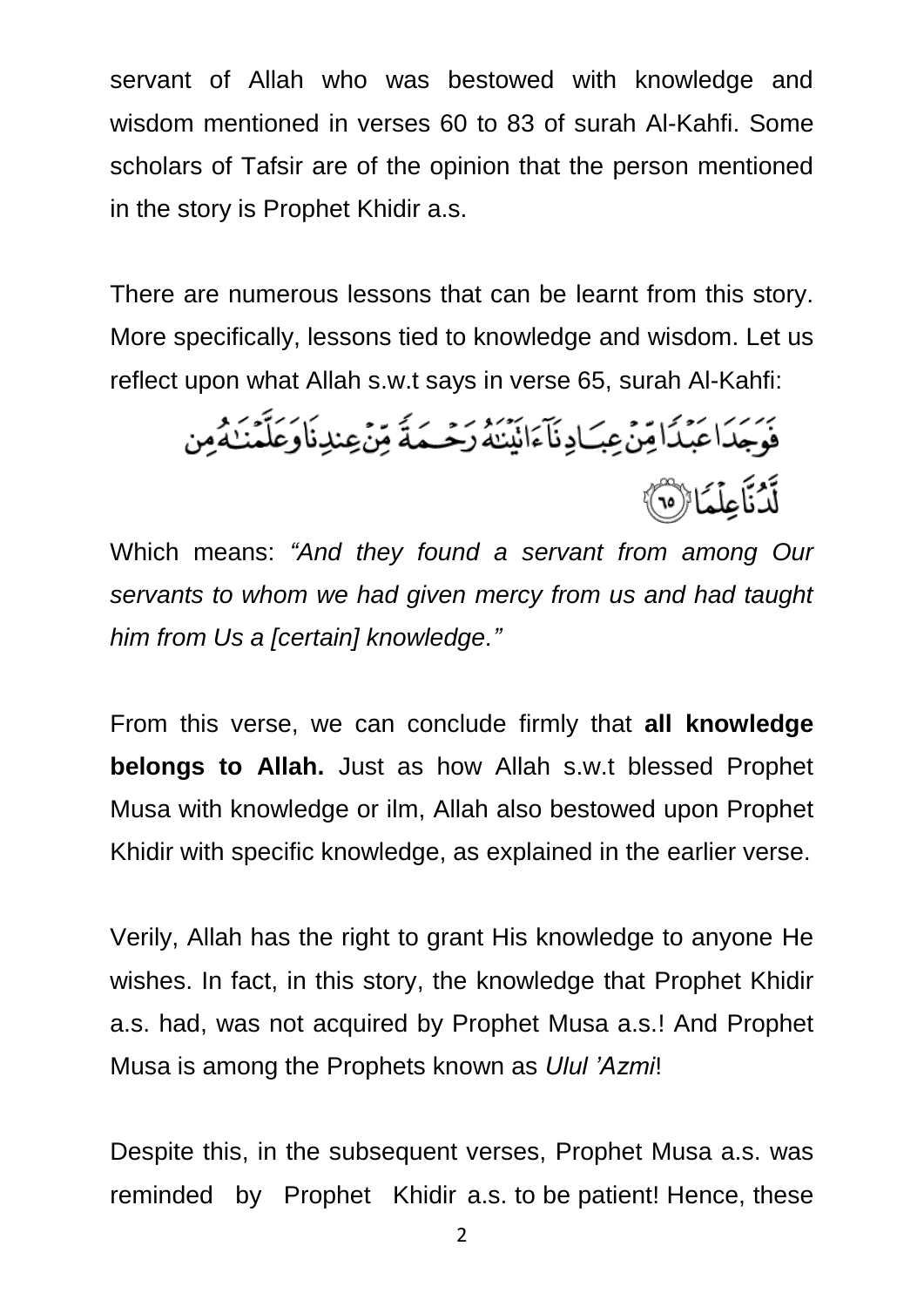verses remind us that we should never feel that we know everything. Remember that Allah's knowledge is vast. And there are definitely matters that we do not know of. And the knowledge that we may not have might be something that has been bestowed on somebody else, perhaps a young child or even a youth, or even a student!

Beloved Jemaah,

Allah s.w.t. says in the verse that follows:

قَالَ لَهُ مُوسَىٰ هَلْ أَتَّبِعُكَ عَلَىٰٓ أَن تُعَلِّمَن مِمَّاعُلِّمۡتَ رُشۡدَا (لَا ٱلْمَ

Which means: *"Musa (Moses) said to him, "May I follow you on [the condition] that you teach me from what you have been taught of sound judgement?"* [Surah Al-Kahfi, verse 66]

In this verse, Allah shows us the proper adab or etiquette of a student toward a teacher. When he wanted to be Prophet Khidir's student, Prophet Musa a.s. sought permission from him, a sign of humility. This is sadly, different from some individuals today who refuse to accept or listen to any forms of advice. Especially if the person giving the advise is a person whom he deems to be of lower status or having lesser knowledge than him.

Why does this happen? When arrogance overcomes us, it causes one to forget who he really is. A knowledgeable and educated person will assess every feedback received and act

3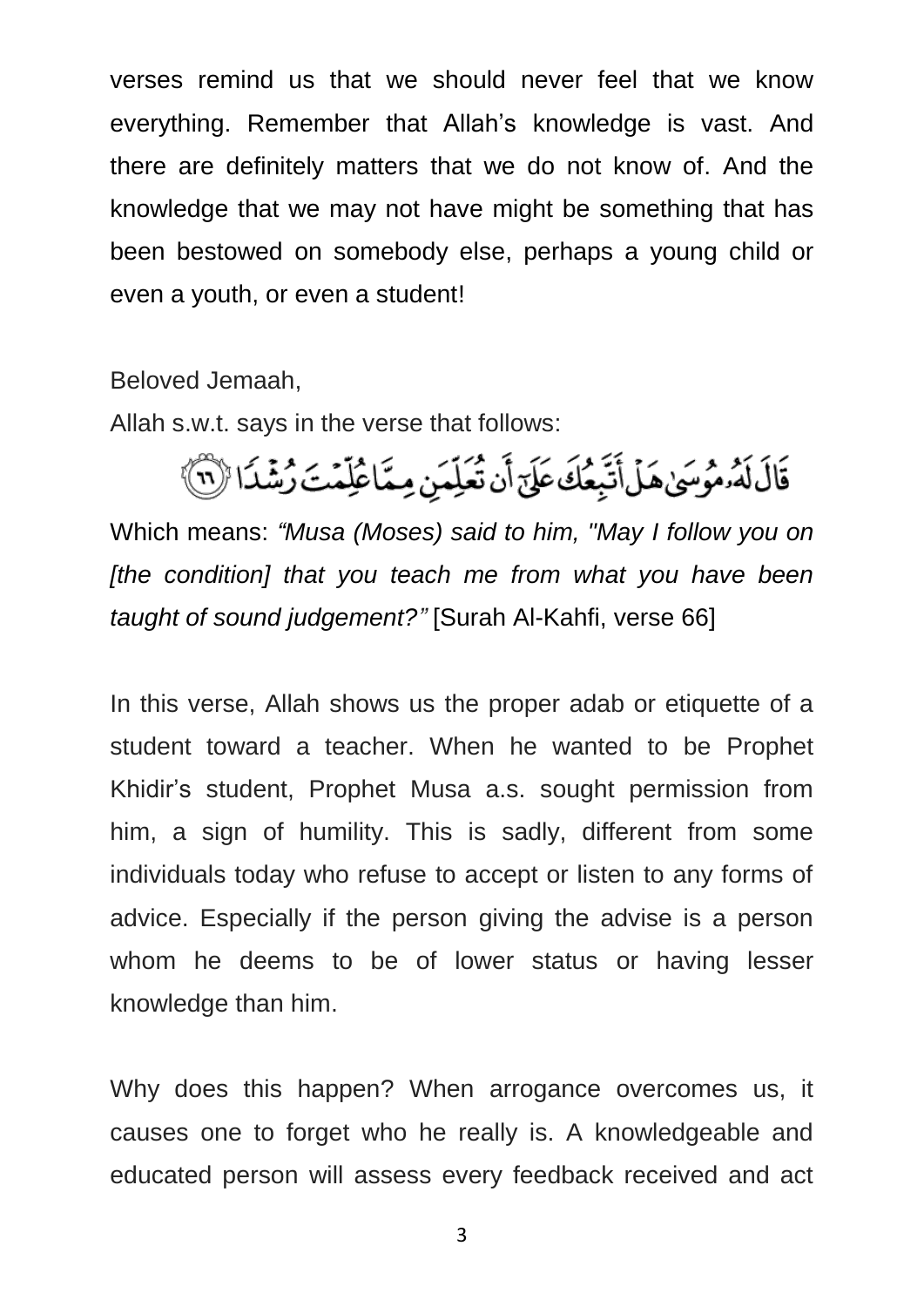on it to improve himself. In fact, a person who is more knowledgeable is more humble, or tawadhu', and open to all sorts of feedback including criticisms. Prophet Muhammad s.a.w. said: *" And no one humbles himself before Allah but Allah will raise him (in status)."* [Hadith reported by Imam Muslim]

In the next verse, Allah s.w.t. described the **manners and etiquette of a person seeking knowledge**. Allah says in Surah Kahfi, verses 67 to 69:

قَالَ إِنَّكَ لَن تَسْتَطِيعَ مَعِيَ صَبْرًا (لَا ) وَكَيْفَ تَصَبِرُ عَلَى مَالَةَ تُحِطّ بِهِ حَبْرًا (لَا ) قَالَ سَتَجِدُّنِيٓ إِن شَآءَٱللَّهُ صَبَابِرًا وَلَآ أَعۡصِي لَكَ أَمۡرَاۚ (لَآ ٱ

Which means: *"He said, "Indeed, with me you will never be able to have patience. And how can you have patience for what you do not encompass in knowledge?" [Moses] said, "You will find me, if Allah wills, patient, and I will not disobey you in [any] order."*

What Allah says is true indeed; to acquire true knowledge requires patience and continuous effort. However, today we see many who rush to acquire religious information, but fail to verify the sources. Information that we gain from the Internet, without learning from a teacher, is not knowledge. It merely remains as information. And there is a possibility that it may be false. And if it is true, one needs to gain a true and insightful understanding, and this requires detailed explanation from a teacher.